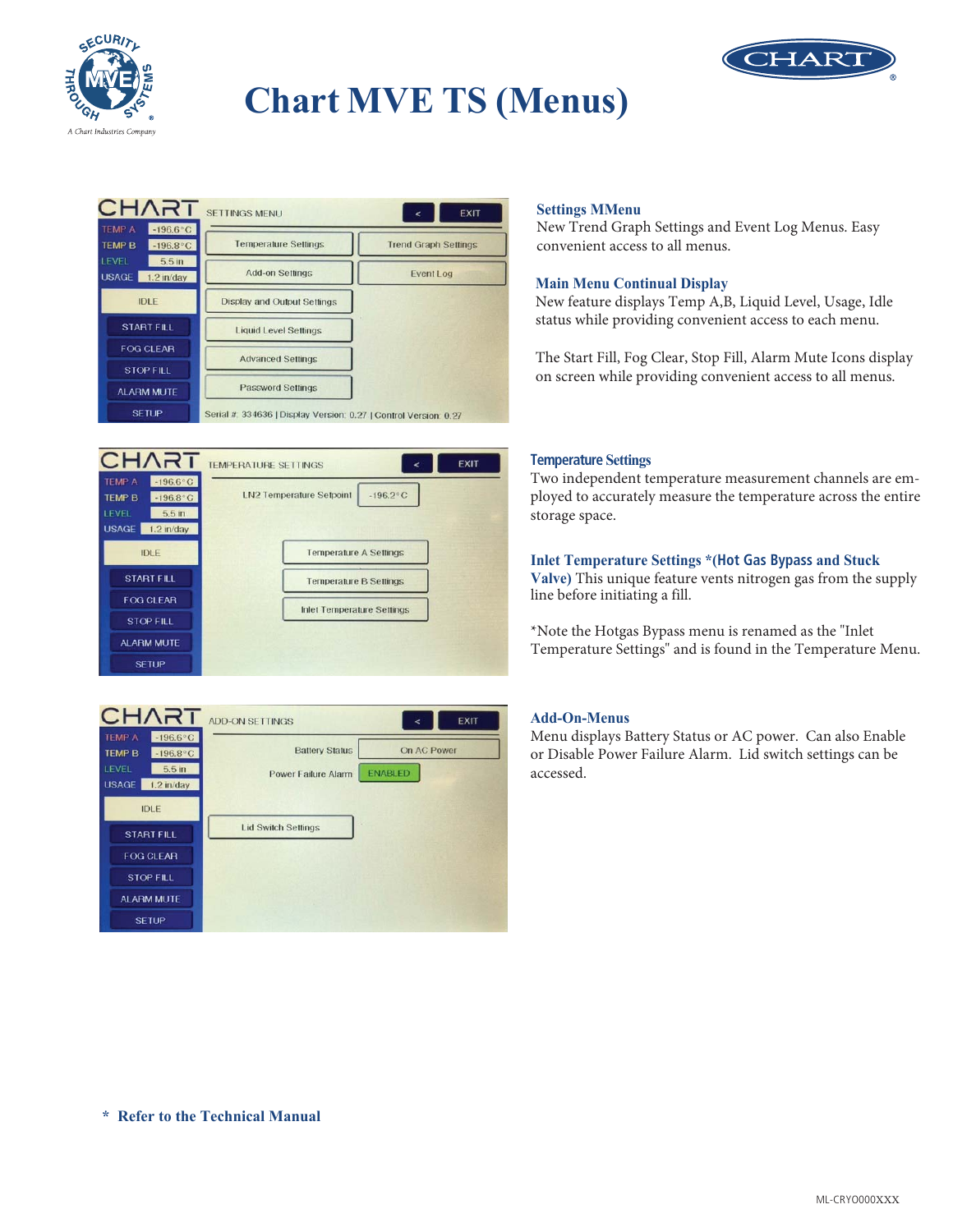

### **Chart MVE TS (Menus)**

| CHART                                                                      | <b>DISPLAY AND</b><br><b>OUTPUT SETTINGS</b> |                | <b>EXIT</b> |
|----------------------------------------------------------------------------|----------------------------------------------|----------------|-------------|
| $-196.6^{\circ}$ C<br><b>TEMP A</b><br>$-196.8^{\circ}$ C<br><b>TEMP B</b> | <b>Temperature Units</b>                     | $\overline{C}$ |             |
| LEVEL<br>5.5 <sub>in</sub><br><b>USAGE</b><br>$1.2$ in/day                 | <b>Level Units</b>                           | in             |             |
| <b>IDLE</b>                                                                | <b>Display Liquid Usage</b>                  | <b>ENABLED</b> |             |
| <b>START FILL</b>                                                          |                                              |                |             |
| <b>FOG CLEAR</b>                                                           |                                              |                |             |
| <b>STOP FILL</b>                                                           |                                              |                |             |
| ALARM MUTE                                                                 | <b>Advanced Display and</b>                  |                |             |
| <b>SETUP</b>                                                               | <b>Output Settings</b>                       |                |             |

### **Display and Output Settings**

Change unit of measure for Temperature and Liquid Nitrogen Level. Advanced Display and Output accesses the Buzzer and Printer settings



### **Liquid Level Settings - (Automatic Liquid Nitrogen Level Control)** The fully automated LN2 level control system is based on user-defined parameters that can be electronically adjusted over the entire level range. The parameters include Low Level Alarm, Low Level Fill Point, High Level Fill Point and High Level Alarm. Advanced Level Settings Menu can access Level Calibration.



### **Advanced Settings \*(Communication Capabilities)**

One independent port can be used to communicate with other TEC 3000 controllers, a remote PC, serial printer, or other RS485 networks and devices. Options include ASCII, MODBUS, Printer and One Fill All Fill (OFAF).

### **1Hz Capabilities** Feature\*

One independent RJ45 port can be used for network connection.

\* Refer to the Technical Manual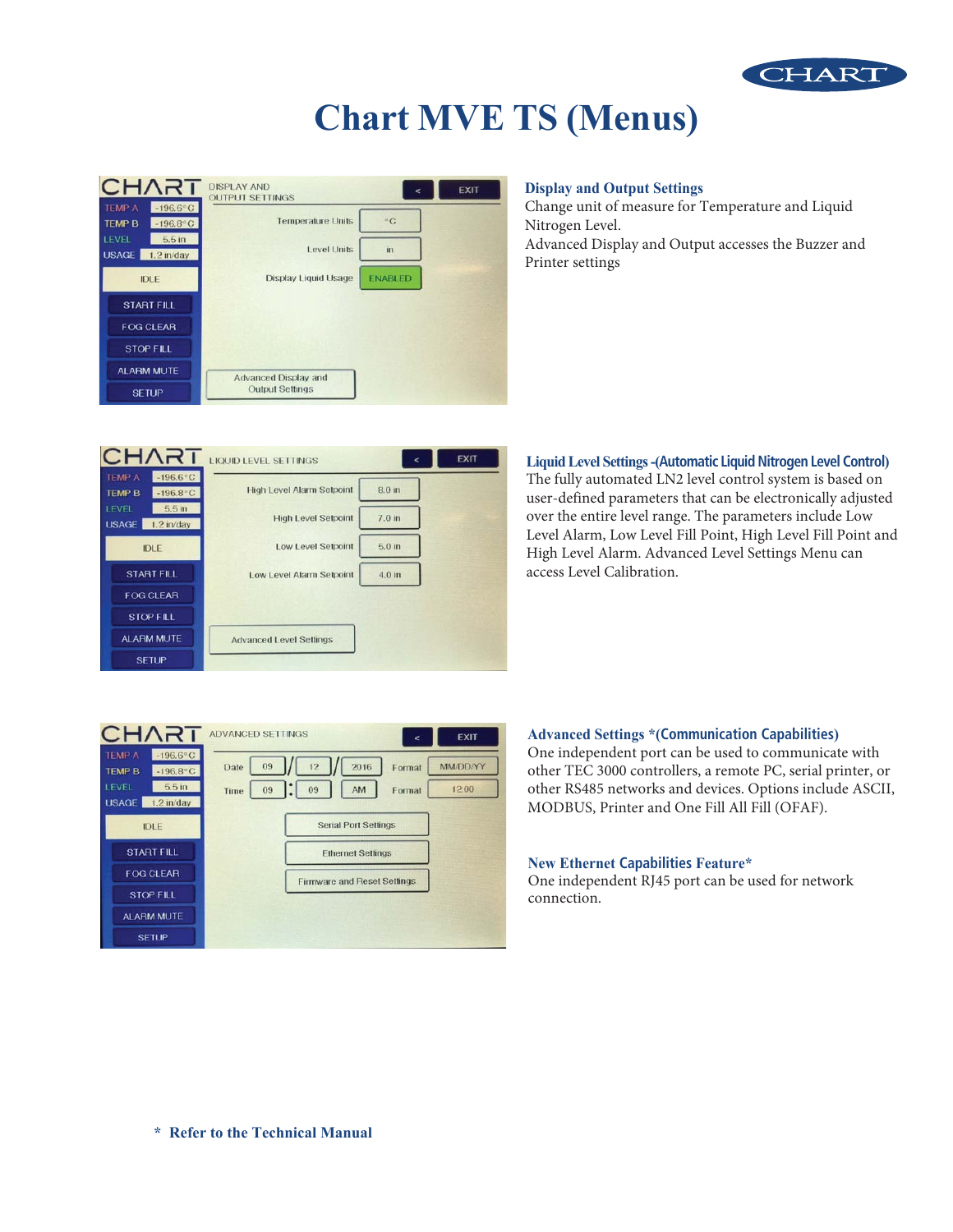

### **Chart MVE TS (Menus)**

|                                | CHART                                    | PASSWORD SETTINGS                      | <b>EXIT</b><br>⋖ |  |  |
|--------------------------------|------------------------------------------|----------------------------------------|------------------|--|--|
| <b>TEMP A</b><br><b>TEMP B</b> | $-196.6^{\circ}$ C<br>$-196.8^{\circ}$ C | Password Entry Mode<br><b>DISABLED</b> |                  |  |  |
| <b>LEVEL</b>                   | 5.5 <sub>in</sub>                        | Set Password 1                         | Set Password 6   |  |  |
| <b>USAGE</b>                   | $1.2$ in/day<br><b>IDLE</b>              | Set Password 2                         | Set Password 7   |  |  |
|                                | <b>START FILL</b>                        | Set Password 3                         | Set Password 8   |  |  |
|                                | <b>FOG CLEAR</b>                         | Set Password 4                         | Set Password 9   |  |  |
|                                | <b>STOP FILL</b>                         | Set Password 5                         | Set Password 10  |  |  |
|                                | <b>ALARM MUTE</b>                        |                                        |                  |  |  |
|                                | <b>SETUP</b>                             | Set Global Password                    |                  |  |  |

### **Password Security**

The multilevel security system comprised of up to ten userspecific programmable passwords and four security levels can be customized to grant or restrict personnel access to certain menus and settings.

| CHART                                                                      | <b>TREND GRAPH SETTINGS</b> |                   |                  | <b>EXIT</b>      |
|----------------------------------------------------------------------------|-----------------------------|-------------------|------------------|------------------|
| <b>TEMP A</b><br>$-196.6^{\circ}$ C<br>$-196.8^{\circ}$ C<br><b>TEMP B</b> | Time Range (x-axis)         | $1.0$ days        |                  |                  |
| LEVEL<br>5.5 <sub>in</sub><br><b>USAGE</b><br>$1.2$ in/day                 | Temperature Range (y-axis)  | $-200.0 °C$       | 10 <sub>o</sub>  | $-50.0\degree$ C |
| <b>IDLE</b>                                                                | Level Range (y-axis)        | 0.0 <sub>in</sub> | 10 <sub>10</sub> | 48.0 in          |
| <b>START FILL</b>                                                          |                             |                   |                  |                  |
| <b>FOG CLEAR</b>                                                           |                             |                   |                  |                  |
| <b>STOP FILL</b>                                                           |                             |                   |                  |                  |
| <b>ALARM MUTE</b>                                                          |                             |                   |                  |                  |
| <b>SETUP</b>                                                               |                             |                   |                  |                  |

#### **1Hz7UPS 1Hz7UPS 1Hz7UPS 1Hz7UPS 1Hz7UPS 1Hz7UPS 1Hz7UPS 1Hz7UPS 1Hz7UPS 1Hz7UPS 1Hz7UPS 1Hz7UPS 1Hz7UPS 1Hz7UPS 1Hz7UPS 1Hz7UPS 1Hz7UPS 1Hz7UPS 1Hz7UPS 1Hz7UPS 1Hz7UPS 1Hz7UPS 1**

Screen Enables changing the X,Y Graph parameters. Time Range options are one day, seven days, and 30 days. The Temperature Range can be set from -200C to 0C. The Level Range can be set from 0 to 48 inches.

| <b>EVENT LOG</b>                                                            |                    | <b>EXIT</b>        |
|-----------------------------------------------------------------------------|--------------------|--------------------|
| Event, Unit ID, User, Date, Time, Temp A, Temp B, Level, Usage, Status      |                    |                    |
| 1, 200, 11, 09/12/16, 09:02 AM, Parameter 40134 changed from 57505 to 61601 |                    |                    |
| 2, 200, 0, 09/12/16, 07:00 AM, -196.6°C, -196.8°C, 5.6 in, 1.2 in/day,      |                    |                    |
| 3. 200, 0, 09/12/16, 03:00 AM, -196.6°C, -196.8°C, 5.8 in, 1.2 in/day,      |                    |                    |
| 4.200.0.09/12/16.12:00 AM. -196.6°C. -196.8°C. 6.0 in. 1.1 in/day.          |                    |                    |
| 5. 200, 0, 09/12/16, 12:00 AM, -196.6°C, -196.8°C, 6.0 in, 1.1 in/day, ZO   |                    |                    |
| 6.200.0.09/11/16.11:00 PM. -196.6°C. -196.8°C. 6.0 in. 1.1 in/day.          |                    |                    |
| 7.200.0.09/11/16.07:00 PM. -196.6°C. -196.8°C. 6.2 in. 1.1 in/day.          |                    |                    |
| 8.200.0.09/11/16.03.00 PM. -196.6°C. -196.8°C. 6.4 in. 1.3 in/day.          |                    |                    |
| 9.200.0.09/11/16.11:00 AM. -196.6°C. -196.8°C. 6.6 in. 1.3 in/day.          |                    |                    |
| 10. 200, 0, 09/11/16, 07:00 AM, -196.6°C, -196.8°C, 6.9 in, 1.3 in/day,     |                    |                    |
| 11, 200, 0, 09/11/16, 05:12 AM, -196.7 °C, -197.0 °C, 6.9 in, 1.3 in/day,   |                    |                    |
| 12, 200, 0, 09/11/16, 04:47 AM, -196.6°C, -196.8°C, 5.0 in, 1.3 in/day, F   |                    |                    |
| 13, 200, 0, 09/11/16, 03:00 AM, -196.6°C, -196.8°C, 5.1 in, 1.3 in/day,     |                    |                    |
| 14. 200. 0. 09/11/16. 12:00 AM. -196.6°C. -196.8°C. 5.3 in. 1.3 in/day.     |                    |                    |
| Download Event Log to USB                                                   | NEXT <sub>14</sub> | PREV <sub>14</sub> |

#### **New Viewable Event Log / Data Storage\***

Screen can instantly view events on the Touch Screen that stores vital, unalterable, time-stamped data in nonvolatile memory. The Next and Prev enable viewing history data.

#### New USB Data Transfer and Storage\*

USB can download event logs to view events on a computer. The data includes time stamped temperatures, LN2 level, liquid usage, and any alarms or events.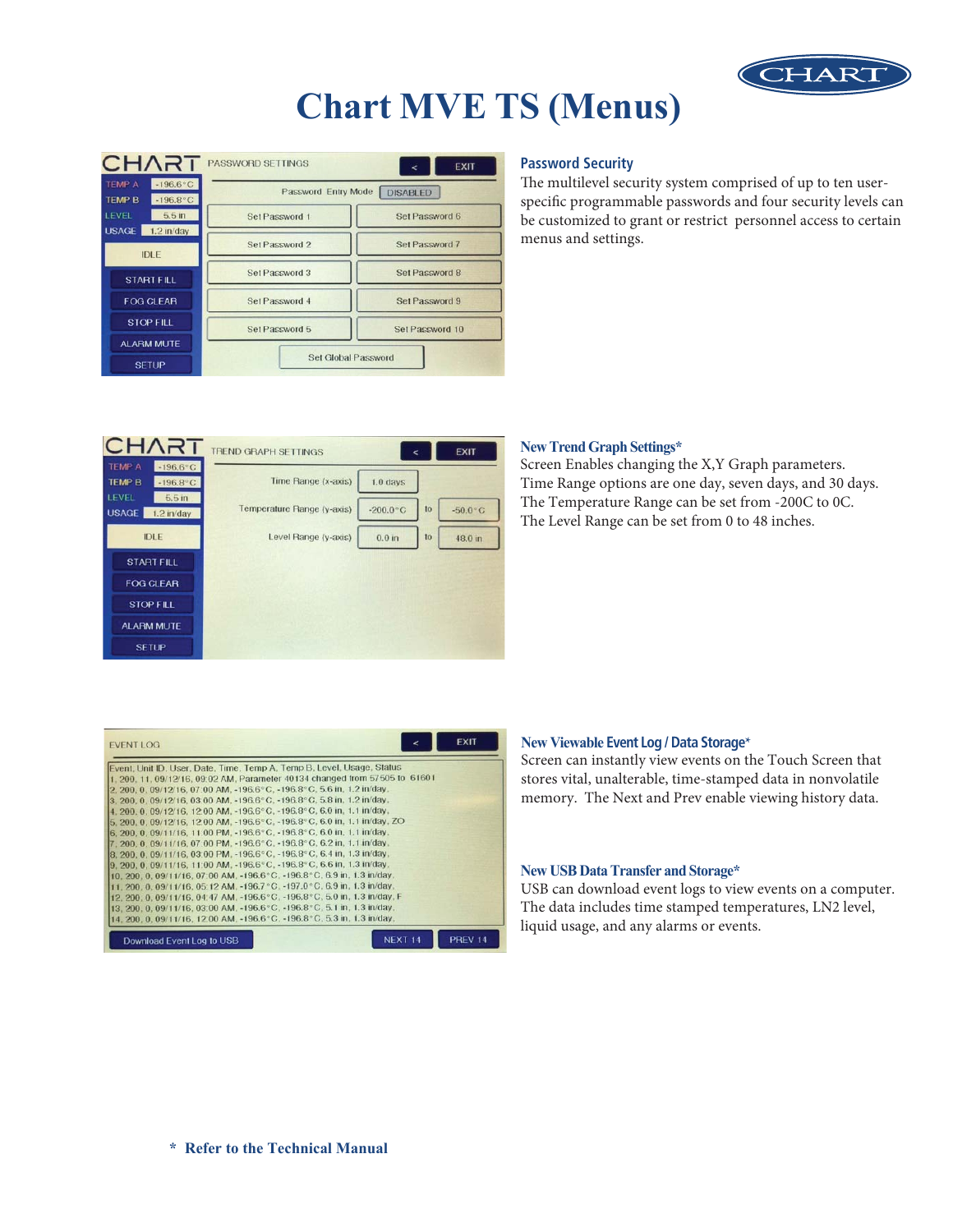# **Chart MVE TS Main Screen Details)**



Temperature A & B and Chamber Temp Display on Graph

CHART